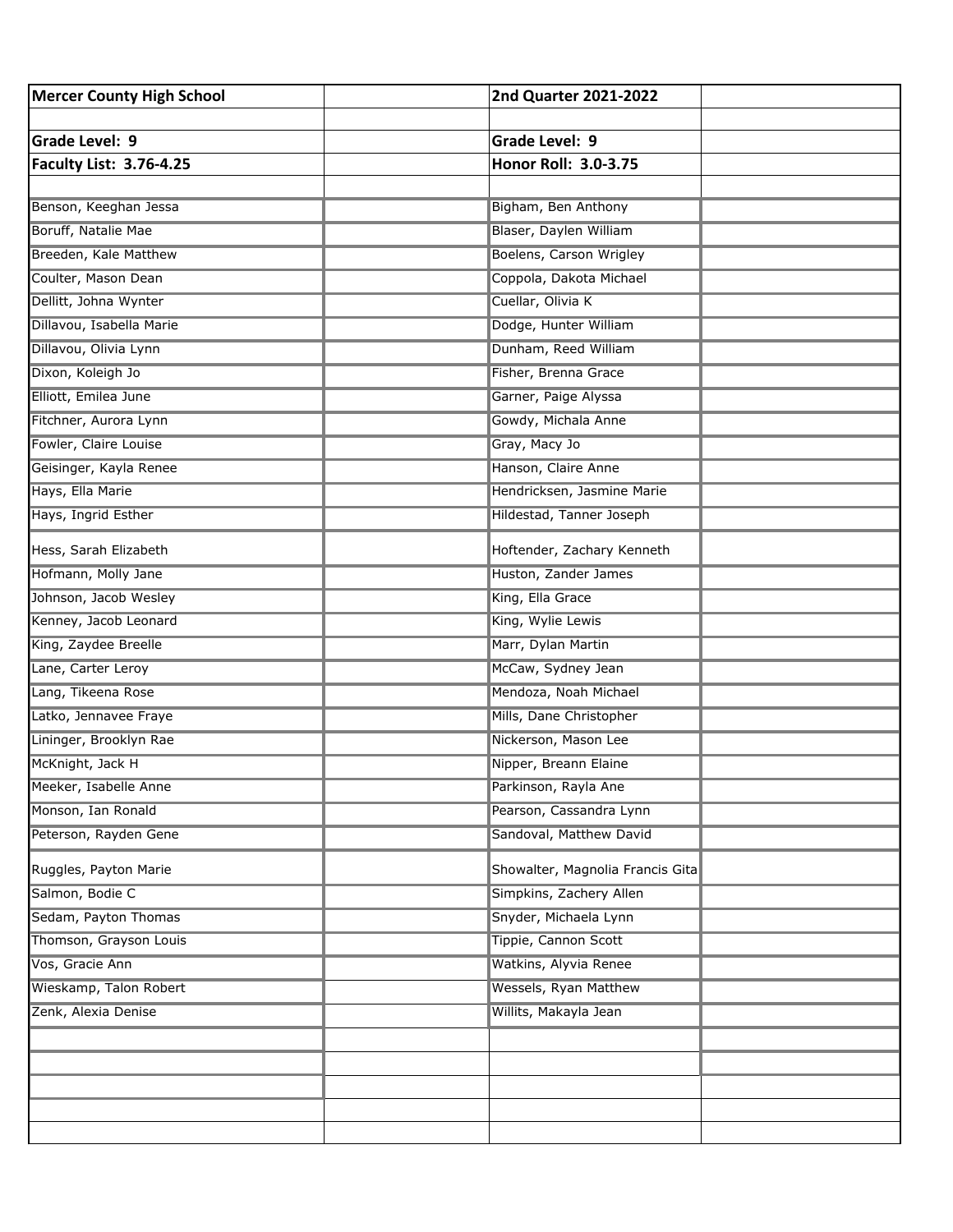| <b>Mercer County High School</b> | 2nd Quarter 2021-2022             |  |
|----------------------------------|-----------------------------------|--|
|                                  |                                   |  |
| Grade Level: 10                  | Grade Level: 10                   |  |
| <b>Faculty List: 3.76-4.25</b>   | Honor Roll: 3.0-3.75              |  |
|                                  |                                   |  |
| Balmer, Darby Lynn               | Arnold, Ezekiel Dale              |  |
| Collison, Lucas Benjamin         | Becker, Lexi Rae                  |  |
| Colon, Isabel Emrica             | Coppoia, Payton Michael<br>Thomas |  |
| Cox, Colby Charles               | Fredrickson, William Blake        |  |
| Davis, Paige Diane               | Gerber, Karlee Linn               |  |
| Dunn, Mikayla Layne              | Hammill, Addilyne Lee             |  |
| Gillespie, Grace Catherine       | Hillman, Magge Kay                |  |
| Gray, Kaylee Ann Marie           | Hofmann, Jude Thomas              |  |
| Hardin, Keegan Edward            | Kernan, Trevor Lee                |  |
| Hofmann, Madeline Joy            | Long, Jevan Alan                  |  |
| King, Riley Jo                   | Marshall, Davan James             |  |
| Lamkin, Sydney Marie             | Martinez, Nieko Nathaniel         |  |
| Marston, Autumn Rylie            | McCoy, Kylie AnMarie              |  |
| Marston, Brylee Ruth Lynne       | McDermott, Emily Rose             |  |
| McKay, Savannah Nicole           | Minteer IV, Lewis Evans           |  |
| McPeek, Gabriella Lynn           | Morrow, Megan Lynn                |  |
| Mellgren, Colin Ellsworth        | Mosley, Brenton James             |  |
| Monson, Ethan Hunter             | Ortberg, Kassandra Elizabeth      |  |
| Morrison, Samantha Ann           | Pollock, Carlos William           |  |
| Partain Cooper, Sarah Robin      | Scott, Patricia Kaye              |  |
| Retherford, Jacob Michael        | Sedam, Tanner Ryan                |  |
| Santiago, Sophia Grace           | Simpson, Dominic Van              |  |
| Schreurs, Hallie Marie           | Sproston, Emerson Kate            |  |
| Willits, Joshua Ian              | Sturgill, Corbin David            |  |
|                                  | Swift, Kaytlynn Florene           |  |
|                                  | Wagner, Caleb Scott               |  |
|                                  | Westlie, Infinity Lynn            |  |
|                                  | Woodbury, Xavier Allen            |  |
|                                  | Yates, Kyle Andrew                |  |
|                                  |                                   |  |
|                                  |                                   |  |
|                                  |                                   |  |
|                                  |                                   |  |
|                                  |                                   |  |
|                                  |                                   |  |
|                                  |                                   |  |
|                                  |                                   |  |
|                                  |                                   |  |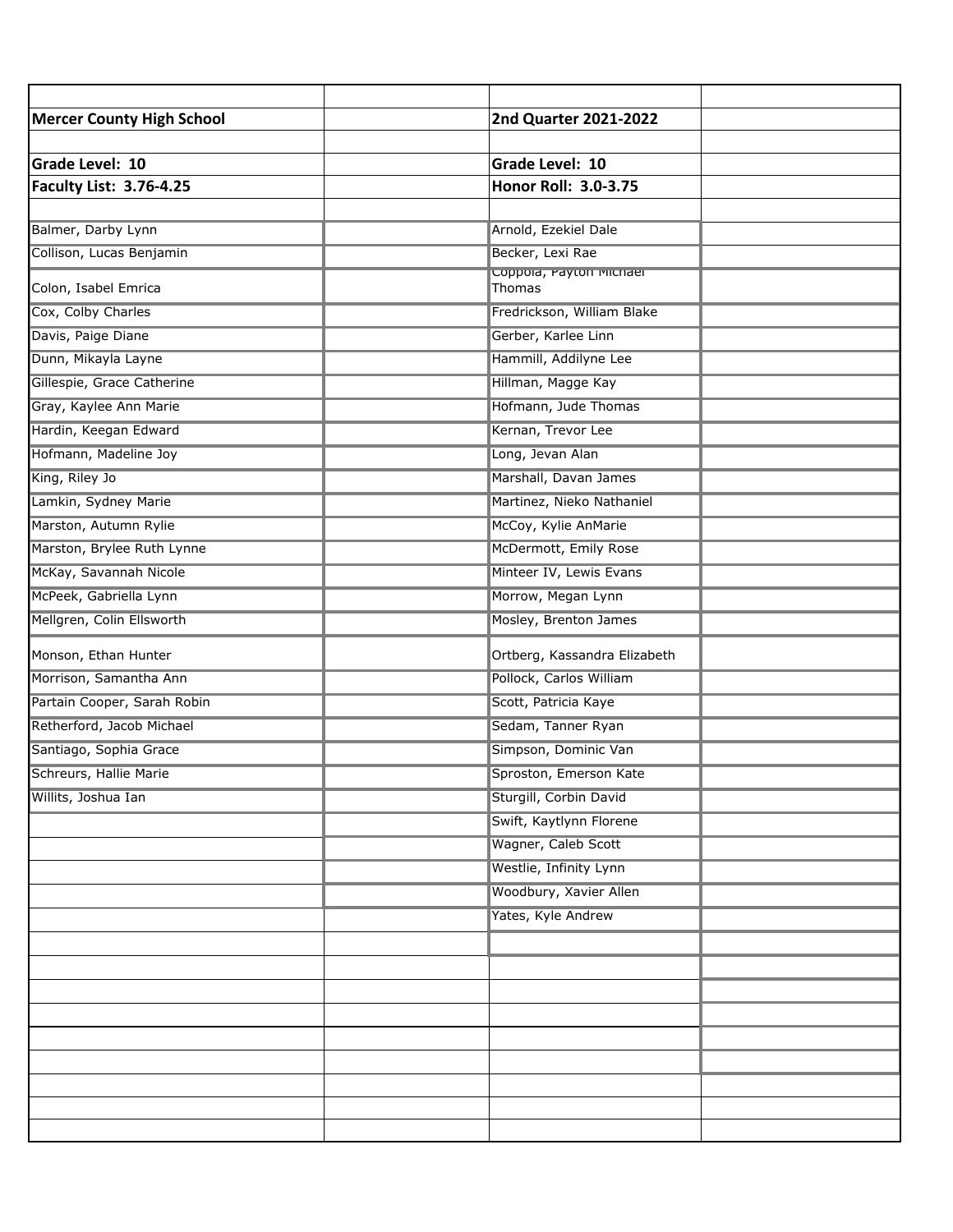| <b>Mercer County High School</b> | <b>2nd Quarter 2021-2022</b>    |  |
|----------------------------------|---------------------------------|--|
|                                  |                                 |  |
| <b>Grade Level: 11</b>           | <b>Grade Level: 11</b>          |  |
| <b>Faculty List: 3.76-4.25</b>   | Honor Roll: 3.0-3.75            |  |
|                                  |                                 |  |
| Arias, Leila Umare               | Foster, Samantha Jo             |  |
| Arnold, Lucas Alfred             | Frieden, Anna Kathryn           |  |
| Biddle, Shelton Scott            | Frieden, Madison Michale        |  |
| Bigham, Emi Christine            | Headley, Tristan Clair          |  |
| Coulter, Derek Wayne             | Heinrichs, Brecken Joseph       |  |
| Duncan, Cael William             | Johnson, Joshua Lee             |  |
| Engle, Blaine Jeffery            | Kellett, Carson Michael         |  |
| Graves, Arianna Marie            | LaRue, Zachary James            |  |
| Gray, Megan Danielle             | Maas, Kassandra Nicole "Kassie" |  |
| Heath, Morgan Danielle           | Mai, Braxton Lee                |  |
| Johnson, Cody Patrick            | Malcom, Kamie Marie             |  |
| Kelly, Jackson James             | Marr, Rylan Marcus              |  |
| King, Kellan Davis               | McIntosh, Malaynie Dawn         |  |
| Long, Jackson Paul               | Monson, Caidel Dawn             |  |
| Lucas, Matthew Paul              | Norton, Drew Aaron              |  |
| Miller, Angelina Marie           | Relander, Owen Junior           |  |
| Mueller, Eden Christine          | Rice, Landon Lucas              |  |
| Olson, Chase Aden                | Ruh, Jenna Marie Joy            |  |
| Rodriguez, Nathaniel Innocente   | Sedam, Tyler Joey               |  |
| Showalter, Miles Henry Django    | Smith, Emily Renea              |  |
| Smith, Larry Hunter Lee "Hunter" | Smith, Trenton Lee              |  |
| Sproston, Dylan Reese            | Stump, Hunter Lee               |  |
| Taylor, Tatum Lynn               | Thomas, Connor Adam John        |  |
| Thurston, Mackenzie Ann          | Townsend, Paige Roylynn         |  |
| Valles Montes, Natalia           | Warren, Jesse Lee               |  |
| Ward, Amelia Jean                | Weeks, Hunter Ray               |  |
| Whitenack, Cora Ann              | Wilkerson, Blair Reid           |  |
| Zheng, Chloe                     | Zenk, Landon James              |  |
|                                  |                                 |  |
|                                  |                                 |  |
|                                  |                                 |  |
|                                  |                                 |  |
|                                  |                                 |  |
|                                  |                                 |  |
|                                  |                                 |  |
|                                  |                                 |  |
|                                  |                                 |  |
|                                  |                                 |  |